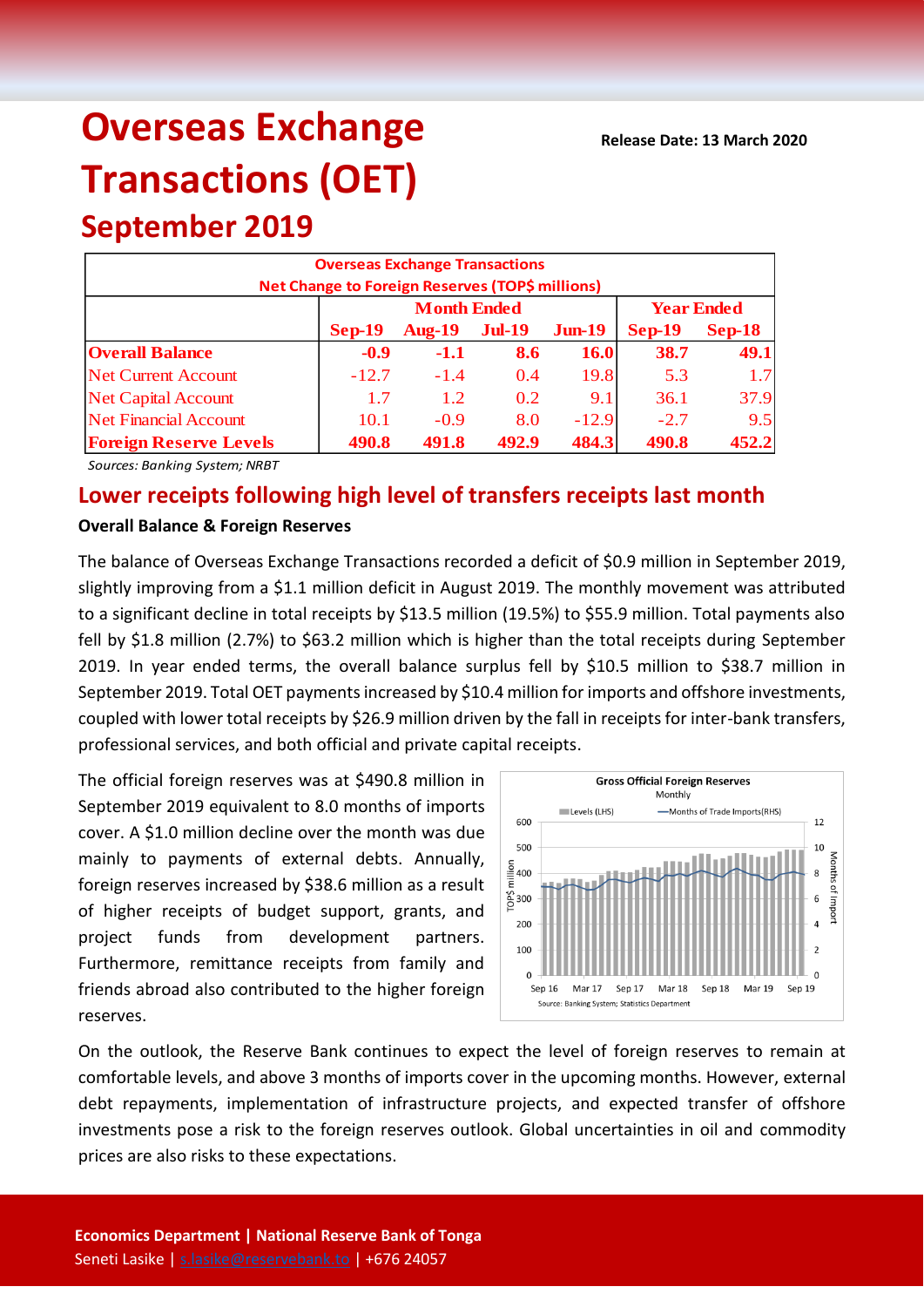#### **Current Account**

| <b>Current Account (TOP\$ millions)</b> |                    |           |               |           |                   |                  |  |  |
|-----------------------------------------|--------------------|-----------|---------------|-----------|-------------------|------------------|--|--|
|                                         | <b>Month Ended</b> |           |               |           | <b>Year Ended</b> |                  |  |  |
|                                         | $Sep-19$           | Aug- $19$ | <b>Jul-19</b> | $J$ un-19 | $Sep-19$          | $Sep-18$         |  |  |
| Net Current Account                     | $-12.7$            | $-1.4$    | 0.4           | 19.8      | 5.3               | 1.7 <sup>1</sup> |  |  |
| Merchandise Trade                       | $-35.4$            | $-36.2$   | $-33.9$       | $-35.5$   | $-415.6$          | $-398.2$         |  |  |
| <b>Services</b>                         | 2.0                | 1.7       | 6.0           | 4.0       | 33.3              | 20.1             |  |  |
| Income                                  | $-2.0$             | 0.8       | 1.2           | $-4.8$    | 5.9               | 1.4              |  |  |
| <b>Transfers</b>                        | 22.8               | 32.4      | 27.1          | 56.1      | 381.7             | 378.4            |  |  |

*Sources: Banking System; NRBT*

The current account deficit widened in September 2019 following the high level of private transfer receipts last month for remittances and funds to non-profit organizations. Total current account receipts declined by \$13.4 million as receipts for exports, services, income and transfers all fell over the month. In addition, income payments rose for interest payments on government loans contributing to the current account deficit.

The income account recorded a \$2.0 million deficit over the month was attributed to higher payments, a total of \$3.6 million whilst income receipts was a total \$1.5 million. The monthly rise in income payments were for interest on government loans, a total of \$3.3 million. The transfers account surplus declined by \$9.6 million mainly due to lower receipts by \$10.8 million during the month. Both private and official transfer receipts fell by \$9.0 million and \$1.8 million respectively. These were due to lower remittance receipts, donations to non-profit organizations, and government funds for budget support and project funds. Transfers payments also declined over the month by \$1.2 million.

On the other hand, the merchandise trade deficit improved by \$0.8 million due to a \$2.1 million fall in import payments over the month. Payments for wholesale & retail goods declined the most by \$3.3 million followed by motor vehicle and construction material import payments. However, payments for oil and government imports rose by \$1.7 million and \$1.4 million, respectively. Total export proceeds also lowered over the month by \$0.1 million as a consequence of lower proceeds from both agricultural exports and marine exports which outweighed a \$0.2 million rise in receipts from other exports.

The service account surplus slightly increased by \$0.3 million in September 2019 as services payments declined by \$2.0 million, more than the \$1.8 million fall in services receipts. Lower service payments were mainly for freight and travel allowance. Service receipts fell over the month led by a \$1.8 million decline in travel receipts coinciding with a 7.6% (795 passengers) decline in international air arrivals.

In year ended terms, the surplus in the current account increased by \$3.6 million to \$5.3 million. Although the merchandise trade deficit widened over the year, this was outweighed by the improvement in the surpluses recorded for the services, income, and transfer accounts. The services account surplus increased by \$13.2 million due mainly to higher travel receipts by \$23.4 million. The income account surplus improved by \$4.5 million due to the decline in income payments by \$4.0 million. Payments for dividends and profits to overseas investors fell by \$3.2 million (24.6%), while payments for other wages and salaries also declined by \$1.0 million (34.9%) over the year.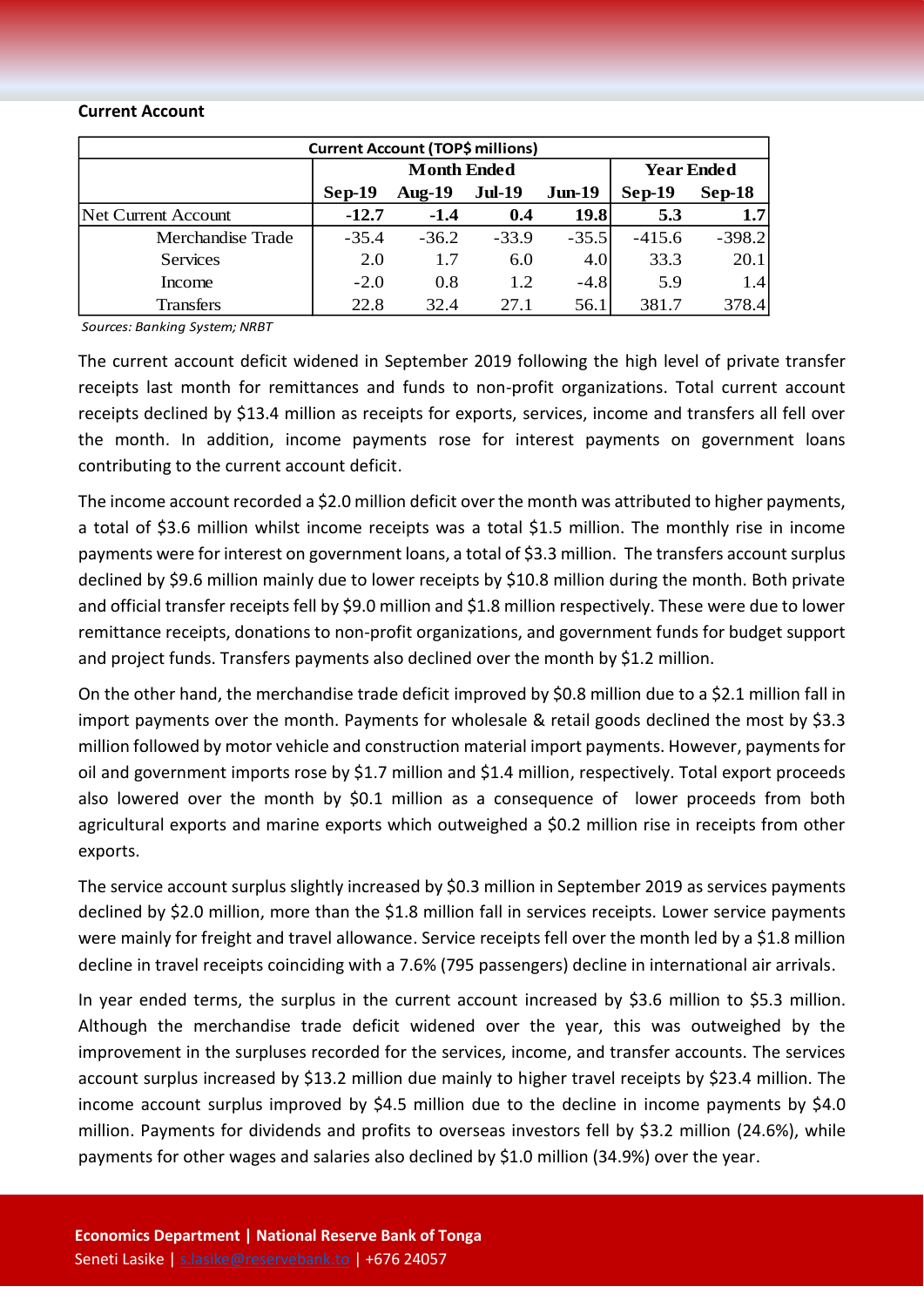Moreover, the transfers account surplus slightly grew by \$3.3 million (0.9%) and was attributed mainly to the official transfers account surplus which rose over the year by \$5.8 million, as the official transfer payments fell by \$4.9 million. Private transfer receipts (including private remittances & non-profit organizations) rose by \$2.2 million, annually. Meanwhile payments for family support and transfers to own account rose by \$4.7 million. However, the payments for imported government goods, wholesale & retail goods, motor vehicles, and oil altogether rose by \$18.5 million driving the higher merchandise trade deficit. This coincided with a rise in business container registrations recording an increase of 1,697 containers (26.4%) indicating growth in the trade sector.

#### **Capital Account**

| Capital Account (TOP\$ millions) |          |                    |                   |                  |          |          |  |  |
|----------------------------------|----------|--------------------|-------------------|------------------|----------|----------|--|--|
|                                  |          | <b>Month Ended</b> | <b>Year Ended</b> |                  |          |          |  |  |
|                                  | $Sep-19$ | Aug- $19$          | <b>Jul-19</b>     | $Jun-19$         | $Sep-19$ | $Sep-18$ |  |  |
| <b>Net Capital Account</b>       | 1.7      | 1.2                | 0.2               | 9.1              | 36.1     | 37.9     |  |  |
| Official                         | 1.1      | 0.1                | 0.3               | 6.8              | 17.2     | 17.5     |  |  |
| Private                          | 0.6      |                    | 0.0               | 2.3 <sub>1</sub> | 18.9     | 20.41    |  |  |

*Sources: Banking System; NRBT*

The surplus in the capital account slightly rose by \$0.5 million over the month mainly driven by the higher surplus in the official capital account. Official capital receipts increased by \$0.9 million to \$1.1 million with no official capital payment recorded for the month. The private capital receipts declined by \$0.4 million coupled with a \$0.1 million rise in payments has lowered the private capital account surplus by \$0.5 million to \$0.6 million. These transactions are for government-funded projects and households construction purposes by individuals (including non-profit organizations).

Annually, the capital account surplus lowered by \$1.9 million to \$36.1 million, holding the highest surplus in the overall OET balance. The lower surplus was due to a decline in receipts by Government for investment projects and capital expenditures (for construction purposes), and private capital transfers over the year to September 2019.

#### **Financial Account**

| <b>Financial Account (TOP\$ millions)</b> |                    |               |               |          |                   |          |  |  |
|-------------------------------------------|--------------------|---------------|---------------|----------|-------------------|----------|--|--|
|                                           | <b>Month Ended</b> |               |               |          | <b>Year Ended</b> |          |  |  |
|                                           | $Sep-19$           | <b>Aug-19</b> | <b>Jul-19</b> | $Jun-19$ | $Sep-19$          | $Sep-18$ |  |  |
| Net Financial Account                     | <b>10.1</b>        | $-0.9$        | 8.0           | $-12.9$  | $-2.7$            | 9.5      |  |  |
| Direct Investment                         | 0.3                | 0.2           | $-2.0$        | 0.2      | $-4.6$            | $-2.1$   |  |  |
| Portfolio Investment                      | 0.0                | 0.0           | 0.0           | $-11.2$  | $-11.2$           | 0.3      |  |  |
| Other Investment                          | 9.9                |               | 10.0          | $-1.9$   | 13.0              |          |  |  |

*Note: The Net Financial Account figures incorporate also the net reconcilliation items which is not reflected in the table below* Sources: Banking System; NRBT

After a \$0.9 million deficit recorded in the financial account last month, a \$10.1 million surplus was noted in September 2019. This was driven mainly by movements in other investment which are mainly interbank transfers. Direct investment receipts slightly rose by \$0.1 million while portfolio investments continued to record no receipts.